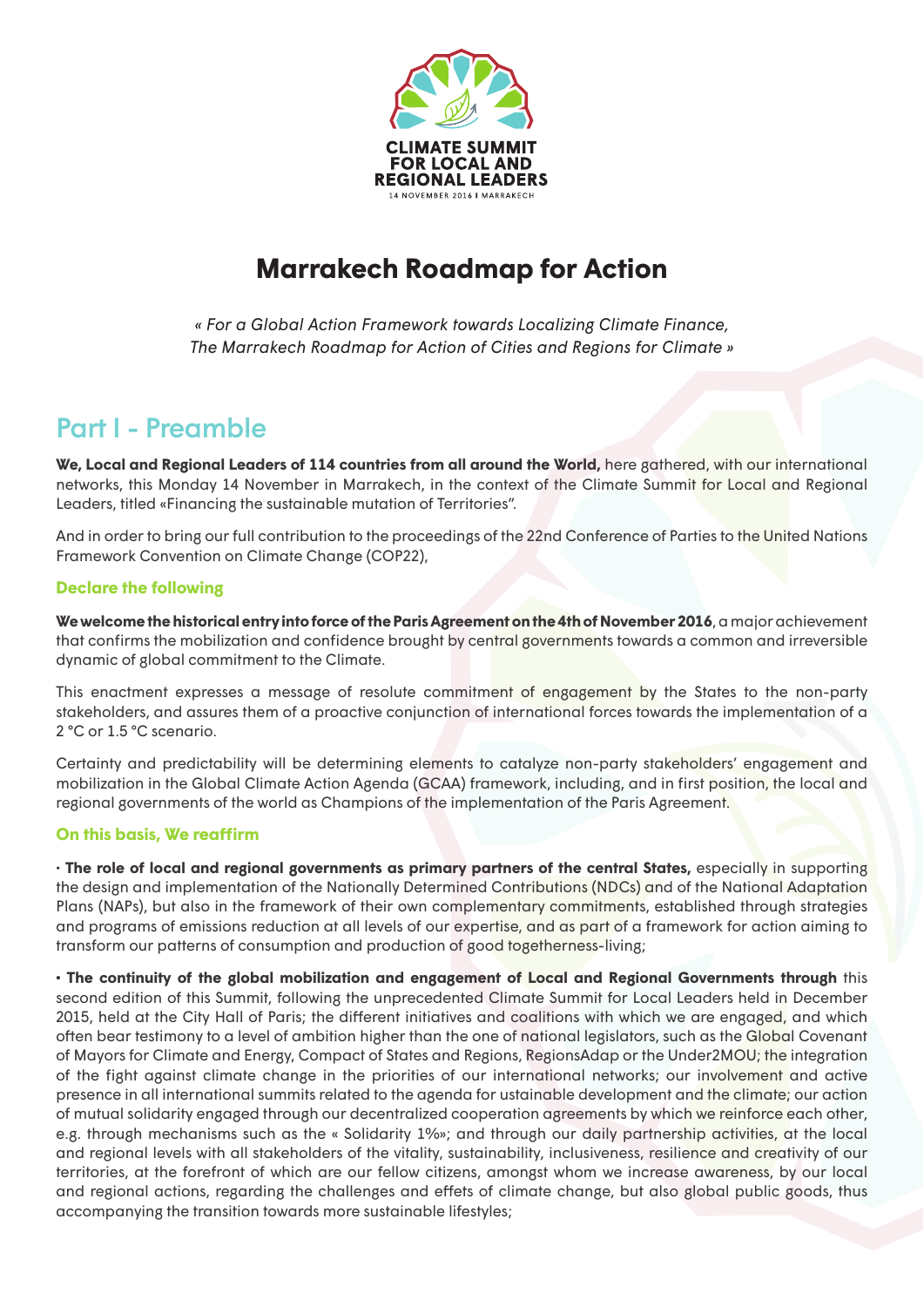

**However, in order to accommodate rapid urbanization and population growth rates by 2050, the imperative need for local resilient and low-carbon infrastructures, as well as the ability to access human, legal, regulatory and engineering capacities corresponding to their planning, programming, financing and sustainable implementation, are becoming increasingly pressing. E"orts need to be made to ensure the continuum and necessary nexus between urban and rural areas to preserve territories as a whole, thus strengthening their inner resilience.**

**But the resources towards meeting the displayed ambition of the international community continue to be lacking, especially given the responsibilities transferred to the local and regional governments in the framework of decentralization processes.**

**Yet the Paris Agreement is an anchor point for resolute international politics towards better access, mobilization and distribution of financing, at the right level of subsidiarity, with the stakeholders of change and transformation of our consumption and production patterns, and more broadly of our societies, represented by the local and regional governments.**

**In order to do so, the integration of the climate dimension in the practices, cultures, engineering, investment decisions, and distribution channels, by the players in the public and private Finance ecosystem, global and local, proves to be a baserock priority for the transformation of our societies and the implementation of the Paris Agreement.**

In doing so, it is convenient to demonstrate that the mitigation, adaptation and resilience to climate change, far from being a constraint, constitute levers of economic, social and cultural development for a sustainable transformation of the territories.

Thus, the urgency of building a dialogue about the real costs of capital, efficiency and transparency of investment choices, measured against known or anticipated climate risks; the need to make regulations evolve, business models used by the players in Finance, especially in the light of the unprecedented potential for cost reduction and increased efficiency and access of remote populations to finance, enabled by new technologies integrated into territories, inclusive development frameworks, are flagship undertakings to support the changing work impulsed by local and regional governments.

Thus the cities and regions of the world, however often limited by regulatory contexts of financial decentralization, **and by the availability of capital for long-term investments required by local public infrastructure, mobilize every**  day their own resources to finance their share of sustainability commitments and to create leverage effects for **civic and private investment;** and the success met by the local and regional carbon market models shows that billions of dollars can be reinvested in the local economy to support businesses, local authorities and citizens in the transition to low carbon intensity economies by enabling them among others to manage a portion of auction revenues and reinvest them in sustainable projects.

**At a time when a roadmap on the modalities for the mobilization of \$ 100 billion per year is being negotiated, for an orderly transition toward the carbon neutrality of the States,**

#### **We therefore reiterate**

**• The inalienable unity of the international Agenda for Sustainable Development, and consequently the necessity of its coherence, of its cohesion and of its articulation; in order to do so, we recall the structural links existing between the various international texts adopted by central governments during the 2015-2016 cycle of negotiations,**i.e.: the Sendai Framework for Disaster Risk Reduction, the Addis Ababa Action Agenda, the Sustainable Development Agenda and its 17 SDGs, the Paris Agreement, and the Habitat III New Urban Agenda;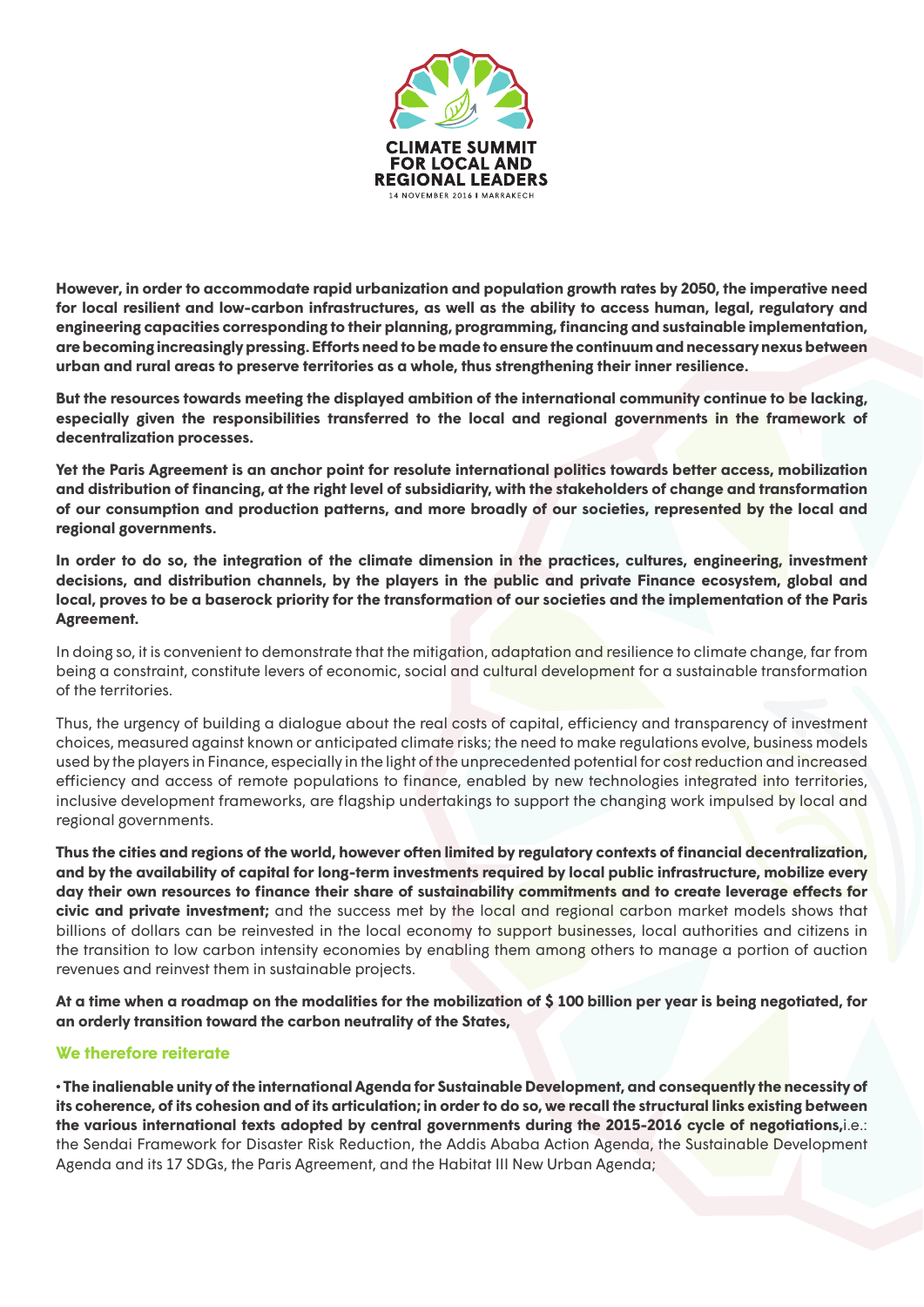

**- The urgency to renovate the financial ecosystem of global investments to make them climate-compatible, and to create directing pointers for its fluxes, primarily towards sustainable development at the subnational and local**  levels, in order to meet: the differentiated and complex realities of global urbanization, in particular in developing and low income contexts; the challenges of building or reencountering equilibriums in front of unequal access, enjoyment and right to sustainable development, integrating the flagship reference to "common but differentiated responsibilities» and to «climate justice» incorporated in the Paris Agreement; the revitalization of logics of codependency of the socioeconomic and «rural-urban" cultural ecosystems; the necessity to facilitate a local low carbon industry emergence, implementing local circular economies, enabling the creation of green jobs and stable incomes for households, notably in vulnerable and low income contexts;

- The action of specific support to be given to territories made vulnerable by the adverse effects of climate change, and whose power and capacities to act are without common measure with the threats incurred, particularly at the level of territories of low incomes countries and Small Island developing States;

**- The urgency of mobilizing public and private funds, at all levels of action, to support adaptation measures,** in particular in the form of grants, while pursuing the exploration, analyze and acceleration of opportunities to make a business case for adaptation, through innovative financial engineering models.

#### **In reference to the Summit theme «Financing sustainable mutation Territories», we welcome:**

- **the dynamics, commitments and statements by some parties and key-coalitions of public and private investors**  made since the Paris Agreement, such as: the Climate Finance Day, the International Development Finance Club (IDFC) declaration, and other coalitions of public-private and institutional investors; inviting them to continue the dialogue for the establishment of cooperation and alliances toward the implementation, jump of scale, acceleration and impact of our joint investments actions in our territories;

**- The coordination effort of all international networks gathered within the Global Taskforce of Local and Regional Governments** to position the topics of Finance and Climate on the highest priorities of the international agenda, including the Declaration of the Second World Assembly of Local and Regional Governments of Quito; the COP22 taking place in Africa, we particularly welcome the constancy of political elected leadership of the continent through the Yamoussoukro Declaration in 2015 and Cotonou in 2016;

**- The Financing Coalition of «non party» stakeholders** launched at the Nantes Climate Chance Summit, as well as the overall dynamic of multi-stakeholders coalitions, multi-levels, transversal or sectorial, created to demonstrate the commitment of «non party» in an Action Agenda that we are co-building in a momentum of emergency, accountability and confident voluntarism,

**- The Cities Climate Finance Leadership Alliance - CCFLA,** as a historical multi-actors and multi-level convergence of the Climate Finance chain of stakeholders, and which works toward the identification of strategies, mechanisms and meeting points between the financial flows, dedicated institutions, distribution channels and their conditionalities, for a sustainable investment in an inclusive, low carbon and resilient development of territories;

#### **We support**

**- the spirit of these various coalitions and dynamics' roadmaps,** as well as their full integration in the framework of the Action Agenda, and a better acknowledgement of their existence in the work of the Parties on the funding mechanisms of the Paris Agreement, in order to incorporate the most appropriate regulatory and legislative frameworks to allow local projects to match the financial flows corresponding to their needs and challenges; and to strengthen the capacities of local and regional governments in engineering, mobilization, management and efficient use of resources needed to the fulfillment of the mandate given to them.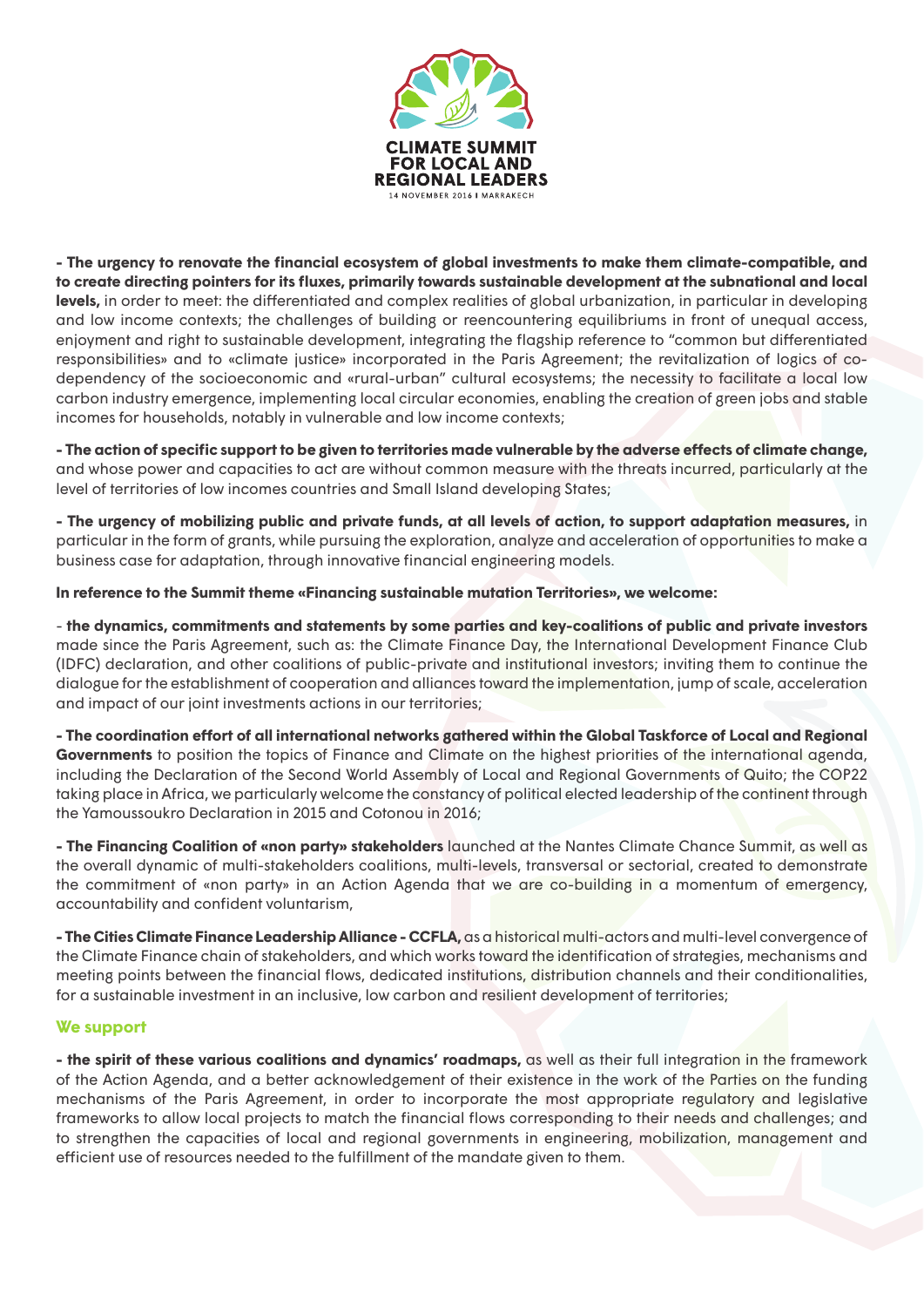

For these reasons, we reaffirm the urgency of supporting the implementation of the CCFLA recommendations, integrated in its 2015 report State of City Climate Finance, and which call to endorse:

- **the development, evaluation and improved coordination of project preparation facilities** allowing creation of fundable projects and further capacities to attract investment, and roll out investment programmes at subnational and local levels;

- the reinforcement or creation of appropriate **financial intermediaries** in order to create propitious financing conditions for local and regional projects, at the domestic level, through a support of commercial banks, as well as of municipal development funds and other subnational pooled financial mechanisms for local and regional governments;

- **vertical integration and cooperation policies** through the development of adapted legislative and regulatory environments favorable to the deployment of subnational investments, including in the context of financial decentralization but also in relation to the regulation of Public-Private and Public-Public Partnerships, to the climatecompatible optimization of local public procurement, etc.;

- **the measures of carbon-price definition** (local carbon markets, specific taxes, integration of positive and negative externalities in the budgets);

- **the Innovation Labs (the financial innovation laboratories such as Innovation labs)and their networking** for indepth work on the definition, systematization and renewal of subnational financing models, in view of closing the gap of green investment at local levels.

## Part II - «The Global Roadmap for Action of Cities and Regions for Climate »

Taking up the analytical framework presented in the preamble of this Global Roadmap for Action towards Localizing Finance, we recommend that central governments parties of the Paris Agreement, their bilateral or multilateral financial instruments dedicated to sustainable development, and that all agencies and programs registered into the United Nations system:

*\* STRENGTHEN THE CAPACITY OF LOCAL AND REGIONAL GOVERNMENTS TO TAKE ACTION, AND SUPPORT THE PROCESS OF PROJECT PREPARATION AND THEIR FUNDING* 

- By strengthening vertical cooperation and integration, ensuring not only efficient implementation of international agreements subscribed by Parties into territories, but also crucial bottom-up information that serves Parties to global decision-making. Cooperation, coordination and coherence should be guiding multi-level governance, in particular on fiscal and funding mechanisms, strengthening the respective complementary role and mandates of Cities and Regions.

#### **- By strengthening horizontal cooperation on financing:**

- between Local and Regional Governments at the national level (inter-municipality and local-regional cooperation) or at international level (cross-border and decentralized cooperation, especially in terms of planning and managing new climate funding) and all measures of regional integration, by supporting development corridors that integrate climate risk (with policy and plans of mitigation and adaptation) and its resilient solution for sustainable investments;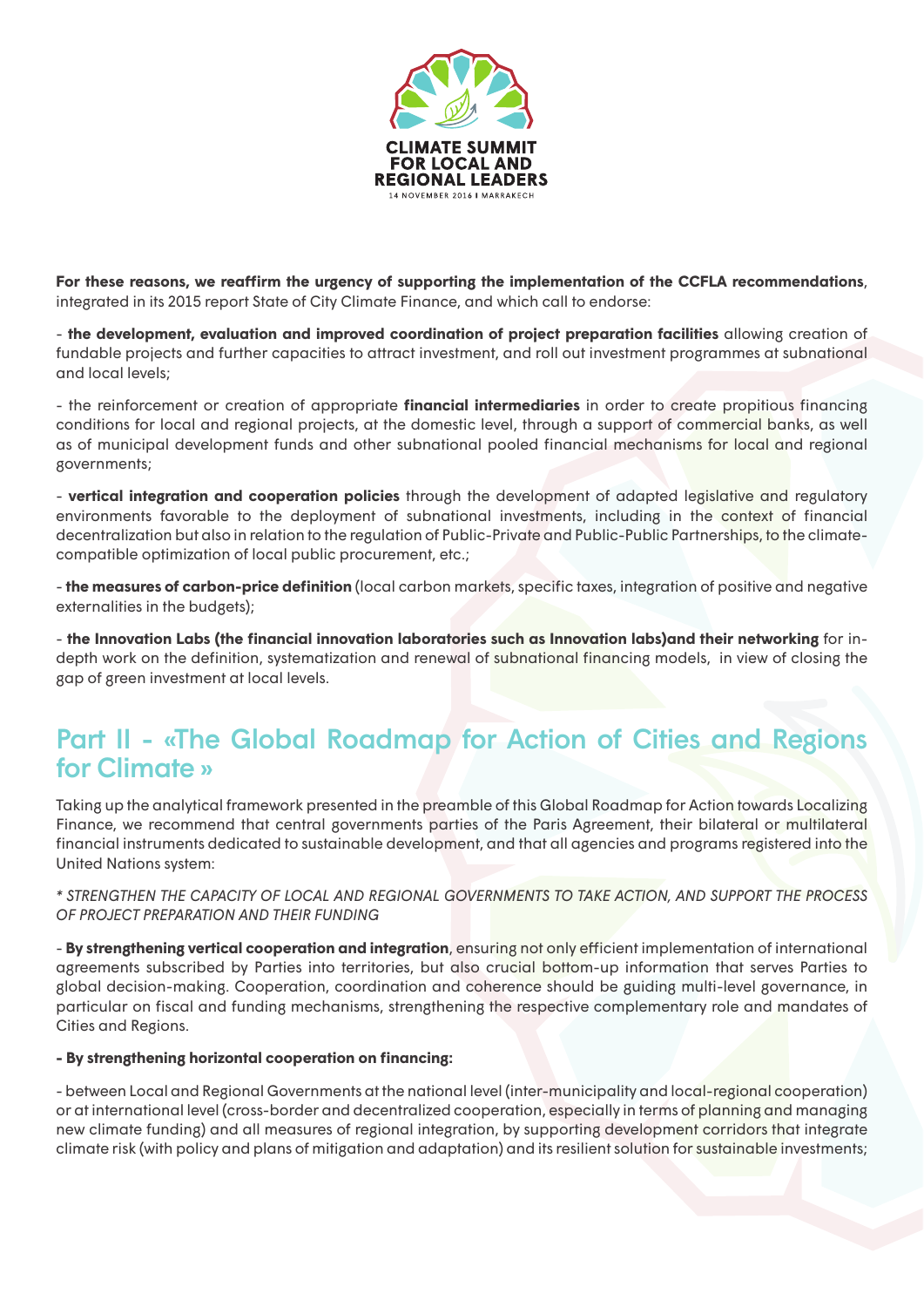

- between sectors and industries (including the integration of regulations and measures that enable the deployment of new climate-compatible economies: circular economy, social and solidarity economy, Sharing economy, etc.);

**- Through support of project preparation facilities and the creation of referent pipelines of bankable projects, such as the Transformative Actions Program-TAP,** that promote grids of indicators demonstrating the transformative, sustainable, inclusive and resilient character of the projects being proposed for funding, and that integrate evaluation and performance monitoring of the tools and funding schemes used to invest in the local and regional governments. The development of Climate Investment standards must be brought up to the technological and engineering scale of global and national Finance in order to guide financing strategies toward the improvement of territories' resilience. These dynamics should allow an increment of funding for adaptation projects, a priority for local and regional governments, particularly in the territories most vulnerable to climate change.

**- Through the establishment, by 2020, of a Global Action Framework towards Localizing Climate Finance to**  strengthen the empowerment and the financial capacity at the subnational and local staff levels, to allow the **development of a systemic and integrated capacity of defining and financing local and regional climate strategies;**  and to establish an improved capacity of financial negotiation and of innovation for local and regional stakeholders;

**This Global Action Framework could act as an active flagship program of the Paris Agreement and the Global Climate Action Agenda (GCAA), and inspire the National Development Contributions (NDCs) implementation strategies; and primarily benefit from the support of bilateral and multilateral development Banks and central governments, in coherence with the implementation of their NDCS -and their Investment plans- in order to produce**  the leverage effects of private climate finance necessary for the implementation of local and regional investments **required by the pursuit of the 1.5 °C scenario.**

#### *\* INTEGRATE THE LOCAL AND REGIONAL DIMENSIONS IN THE UNDERGOING MUTATION OF THE GLOBAL FINANCIAL ECOSYSTEM*

**- by supporting the establishment of climate finance standards at the international and domestic levels, integrating local scales of investment and their specificities, through the support of Financial Hubs and of structures specialized in financial intermediation** bringing together finance professionals able to design professionalized investment frameworks able to act as levers for private investment in local programs; these institutions and expertise hubs and financial standards are currently lacking in numerous low and middle income contexts, and prevent financial flows to reach the Territories, precisely where the vast majority of future investments must be made if we want to respect our commitment to the Agenda 2030 and the implementation of its 17 Sustainable Development Goals**.**

- through the mutation of local public financial cultures and practices via an effort of integrating climate risk in logical design frameworks, operationalization, evaluation and monitoring of policies and choices of local and regional investments; the evaluation and labeling of financial products available to local and regional governments, depending on their exposure to risks related to climate change and on their contribution to the transition toward a low carbon economy constitute thereby a priority in order to formulate reference-orientations guidelines for public and private investors.

**- through the acceleration of the dynamics, measures and institutions of risk reduction perception in local investment,** via sectorial dialogues involving local and regional stakeholders, and parties in public and private finance, for the renewal of considerations for the local segment of investment;

**Therefore, the support, primordially, of bilateral and mul tilateral development banks is indispensable, for their important capacities of innovation, prescription and guarantees towards markets considered at risk by private and institutional investors, such as the subnational and local segments,**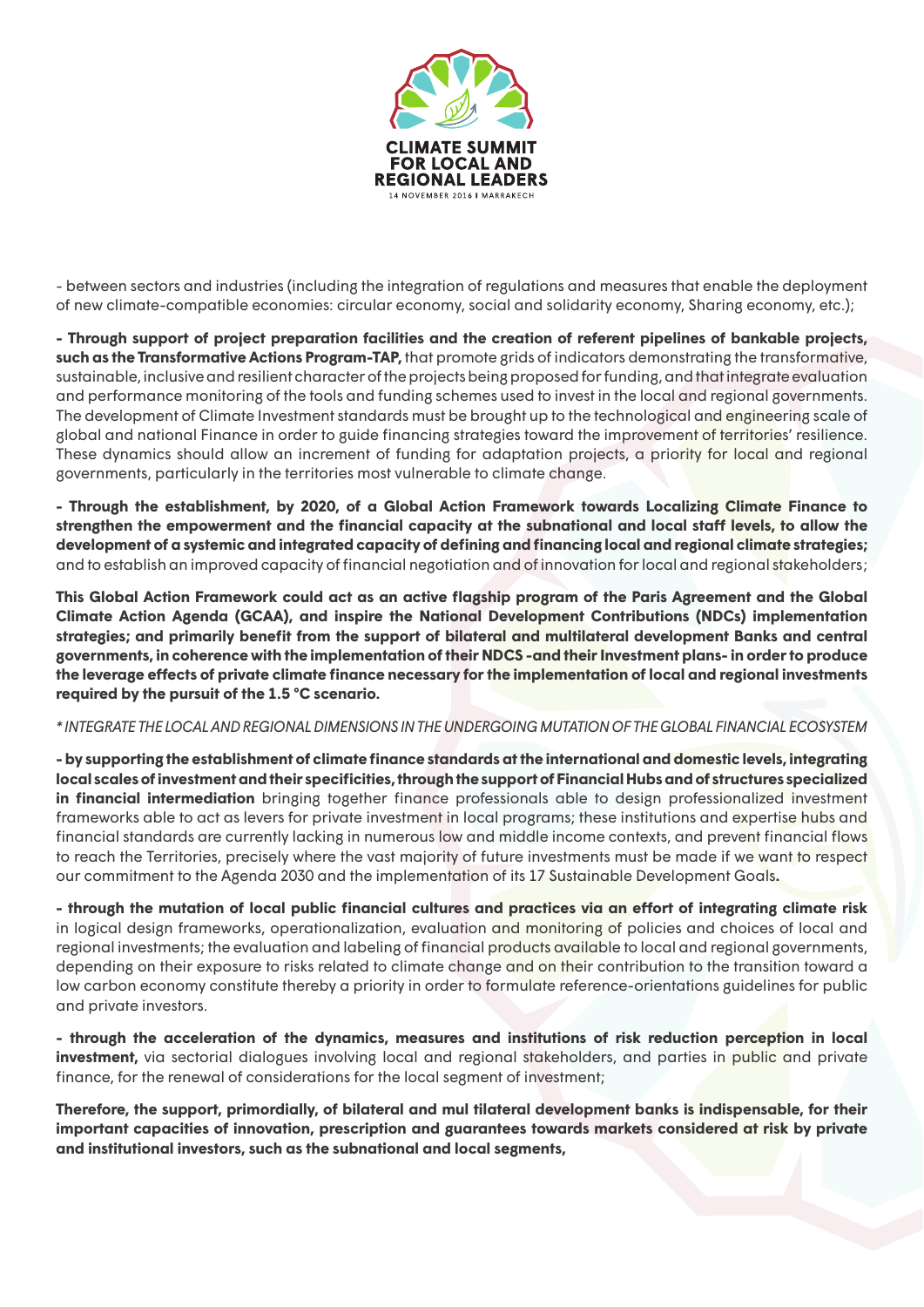

*\* SUPPORT CAPITALIZATION, TRANSFER OF KNOWLEDGE AND PRACTICES, AND ACCESS TO AVAILABLE FUNDING SOURCES AND TO THEIR ENGINEERING*

**- Through supporting measures of knowledge-transfer on funding sources and corresponding engineering and a research-action work toward the systematization of approaches and modalities of mobilization, value enhancement, management and use of endogenous resources in territories,** as it is where today the most important mobilizable reservoir of wealth is to be found toward investing in the changing climate paradigm;

**It will also be necessary to develop a system of information distribution on the variety of available funding sources for Cities and Regions, integrating the range of existing solutions and guichets, from the international (green funds, development aid, decentralized cooperation through mechanisms such as "Solidarity 1%") to the local scales (including tax incentives, crowdfunding, short economic and financial circuit; and integrating the flows and dynamics stemming from the social and solidarity economy).**

**The resolute support of decentralized cooperation practices** integrating the transfer of peer-to-peer knowledge on financing, and in which the Cities and Regions of the World are engaged, represents in this respect a major axis of action for the acceleration and leap of scale of local and regional investment.

**Funding should also be applicable to networks and thematic coalitions of Cities and Regions** since they bring governments together, and foster operational and multilateral partnerships and projects integrating technical exchange on climate adaptation and mitigation.

**- Through the creation of strengthened and simplified modalities of direct access -including pooled- to international climate dedicated funds:** Green Fund for Climate and Global Environment Fund, in particular, but also within the funding lines of bilateral and multilateral development banks and Development Financial Institutions; and incorporating the lessons of the Climate Investment Funds by adopting country-level strategies to support local evolutions in a continuous manner, and by supporting financial intermediation and laboratories of financial innovation.

A rebalancing in favor of financing adaptation projects is a priority recognized by the Paris Agreement and reiterated by Local and Regional Governments through this Global Roadmap for Action.

Support strategies for projects with high local social impact but requiring budgets significantly below volumes required by large infrastructure projects must also be put in place, particularly within the implementation of the NDCs and NPAs frameworks. We do consider in this regard that the resilience of the territories and of their populations can be based on decentralized and off-grid infrastructure, low-tech equipment and low-cost infrastructures, rolled out through community management, and often based on innovation using patrimonial sources of knowledge, which are often in adequation with household incomes at the heart of informal economies.